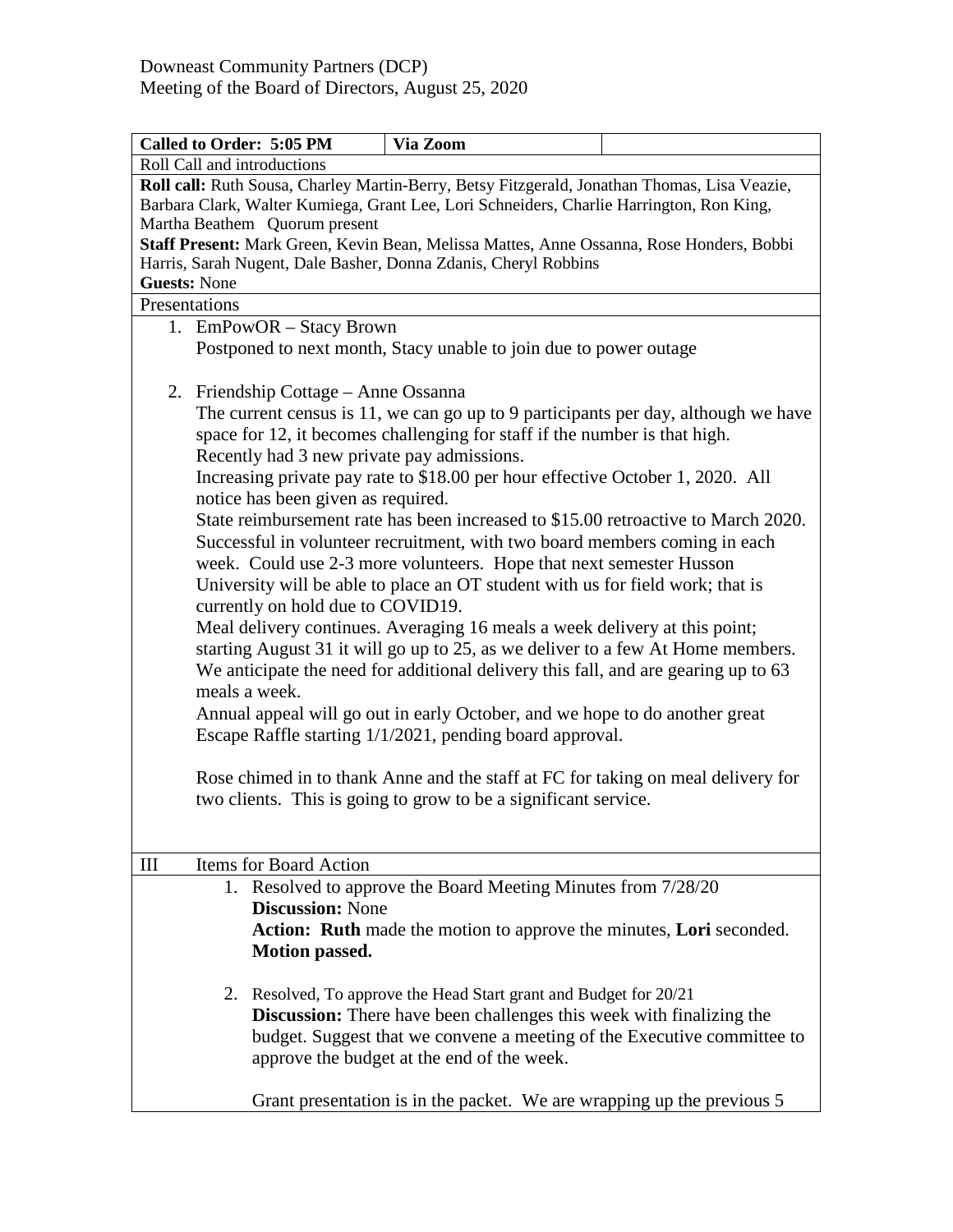year cycle, this is for a new cycle, with new goals, relating to substance misuse, trauma informed care, and navigating future education. Also contains whole family coaching, which is enhanced family advocacy, with blended funding. Can still work with the family beyond the Head Start years. We will be strengthening tech skills; have an ipad in every classroom to help staff with recordkeeping.

There are some changes due to COVID 19 and the steps schools are having to operate safely. Head Start has said funding won't change if services look different this year, as long as we can demonstrate that we are trying to meet all mandates and reach all eligible children and families.

Related to the budget, most of our required 20% in kind comes from the schools; if this doesn't pan out as it normally would, we can apply for a waiver to this requirement. This would happen at the end of the year, when we can see where we stand.

The real challenge to the budget is decreased revenue from child care. PPP helped, but fewer children means less revenue.

Expect no major changes in programming, or personnel. Expect to keep all staff. Adjustments would be made to admin staff if needed, not classroom staff.

**Action: Ruth** made the motion to approve the Head Start grant. **Martha** seconded. **Motion passed.**

**Action: Walter** made the motion to authorize the executive committee to approve the budget. **Lori** seconded**. Motion passed.**

3. Resolved, to approve the Great Escape 2021 raffle for Friendship Cottage with the following parameters: 1,500 tickets sold; prize is value \$1,000.00 (travel voucher); most tickets sold wins a \$100.00 gift certificate to the restaurant of their choice; raffle to begin January 1, 2021; the drawing would be mid-July of 2021.

**Discussion:** none **Action: Barbara** made the motion to approve the Great Escape Raffle 2021 **Jonathan** seconded. **Motion passed.**

4. Resolved to nominate, John Harris and Jonathan Thomas for reappointment by the Hancock County Commissioners for 3-year terms; and Betsy Fitzgerald for reappointment by the Washington County Commissioners for a 3-year term. **Discussion:** Correct spelling on Jonathan's name; thank you to all three for being willing to renew their terms. Washington County commissioners meet on September 10; not sure when Hancock County commissioners next meet.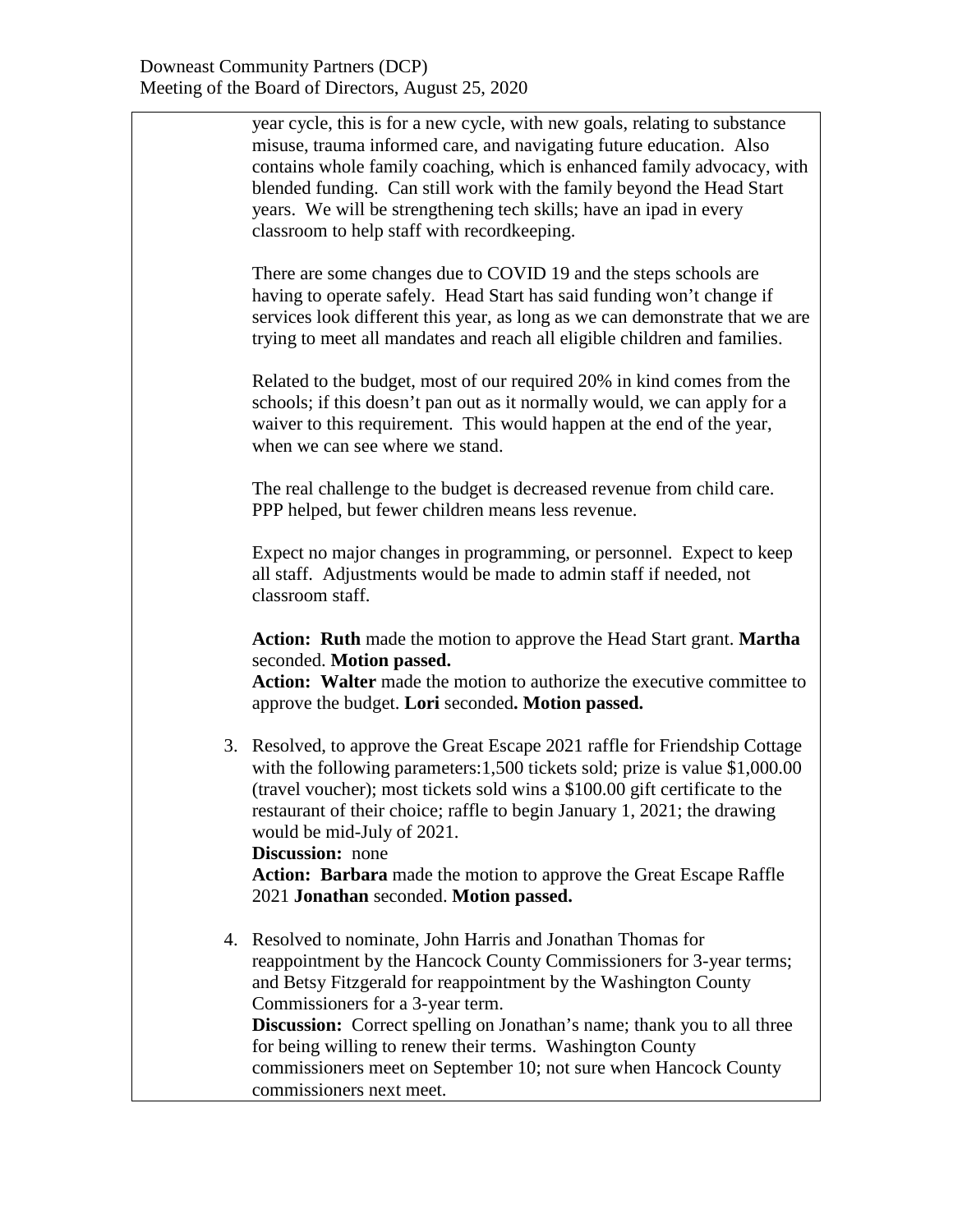|    |         | Action: Walter made the motion to nominate John Harris, Jonathan<br>Thomas, and Betsy Fitzgerald Lori seconded. Betsy and Jonathan<br>abstained. Motion passed.                                                                                                                                                                                                                                                                                                                                                                                                          |  |  |
|----|---------|--------------------------------------------------------------------------------------------------------------------------------------------------------------------------------------------------------------------------------------------------------------------------------------------------------------------------------------------------------------------------------------------------------------------------------------------------------------------------------------------------------------------------------------------------------------------------|--|--|
| IV | Reports |                                                                                                                                                                                                                                                                                                                                                                                                                                                                                                                                                                          |  |  |
|    |         | 1. President's report: (Evaluation of Executive Director)<br>Executive committee met last Wednesday to go over Mark's evaluation,<br>had a good conversation. Met with mark this afternoon. Focus for next<br>year is to be out in the community more. Thank you for all your input into<br>the process.                                                                                                                                                                                                                                                                 |  |  |
|    |         | 2. Executive Directors Report-Mark Green<br>Most is in the Ed report, but want to talk a bit about one thing, then have<br>Bobbi tell you about the Tiny House project status. Welcoming Donna<br>Zdanis as HR Director. She started the same day Hook left, they had a bit<br>of overlap. Donna has hit the ground running. She has over 20 years<br>experience in HR, and lives in Blue Hill.                                                                                                                                                                          |  |  |
|    |         | Donna: moved to Blue hill 2 years ago with my family, from CT. Very<br>excited to be joining the team.                                                                                                                                                                                                                                                                                                                                                                                                                                                                   |  |  |
|    |         | Bobbi – the tiny house is "my baby" but I give all the credit to Dale, who<br>will give you the update.                                                                                                                                                                                                                                                                                                                                                                                                                                                                  |  |  |
|    |         | Dale: the tiny house was delivered to Maine a few weeks ago, and is now<br>squarely on its foundation. Siding is on, roof is complete, soffits, etc.<br>Waiting for special windows. Future owner is doing a lot of finishing<br>work – sanding, painting, installing bathroom floor, building vanity.                                                                                                                                                                                                                                                                   |  |  |
|    |         | Bobbi – The pandemic not only slowed things down, but also added to the<br>cost as we are having to pay for labor that the students and volunteers<br>were going to do; won't have the budget surplus we had hoped to seed the<br>next house. But the good word is getting out, a veteran in Florida wants<br>one built for her!                                                                                                                                                                                                                                         |  |  |
|    |         | 3. Development Committee Report - Barbara Clark<br>Megan did a quick update on grants in progress – Bangor Savings Bank,<br>Doree Taylor Charitable Fund, Sarah updated us on the THAW<br>development plan and SEED activity. Working with Rose on the At<br>Home Tennis Round Robin, which will be virtual this year. Received a<br>large grant from the Keeler Foundation which will support Nurse Bridging<br>in Washington County and allow expansion into Hancock County.<br>Friendship Cottage needs a large grant. Sarah and Megan took this under<br>advisement. |  |  |
|    |         | Betsy is working on Goal 6, Board development                                                                                                                                                                                                                                                                                                                                                                                                                                                                                                                            |  |  |